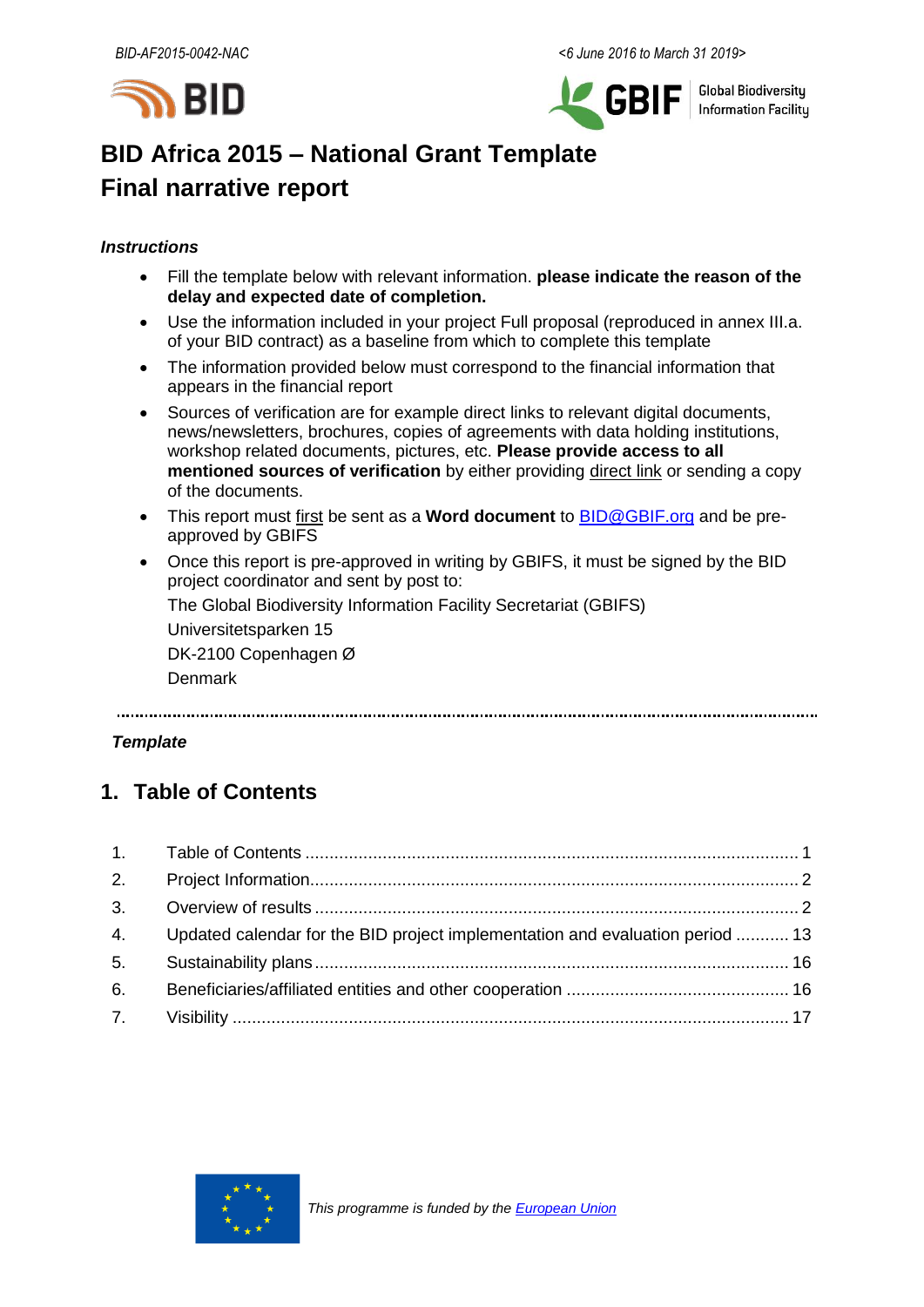



# <span id="page-1-0"></span>**2. Project Information**

### **2.1.Project Coordinator: Institution/network/agency name:**

National Herbarium of Guinea, Gamal Abdel Nasser University, Conakry

Republic of Guinea (Guinée)

## **2.2.Main contact person and role:**

Dr Sékou Magassouba, Deputy Director General, HNG

# **2.3.BID proposal identifier:**

BID-AF2015-0042-NAC

# **2.4.Project title:**

Towards a Red List of the Globally Threatened Plants of Guinea

# **2.5.Start date and end date of the reporting period:**

01 November 2016- 30 June 2017

**2.6.Country in which the activities take place:**

Republic of Guinea

# <span id="page-1-1"></span>**3. Overview of results**

### **3.1.Executive summary**

Give a short summary of the activities implemented and the outcomes of the project for the *reporting period (500 words maximum)*

Specimen data downloaded at RBG Kew from the Paris online herbarium has been enhanced and georeferenced by 4 part-time interns at the National Herbarium of Guinea (HNG). Two sets of the data have now been published on the GBIF website, which equals a total of 4149 records uploaded. A further set is awaiting uploading. In total, the data of c. 5000 specimens will be uploaded. The total suggested in the proposal of 5,500 will not be met due to one of the herbaria not releasing its specimen data.

A preliminary checklist of threatened plant species was published in PeerJ Preprints (Couch et al. 2018) and has been downloaded >400 times and received >1000 views. This list has informed the Darwin Initiative funded project Important Plant Areas in Guinea and has also led to the compilation of a Red Data Book for Guinea which will be released by end of June 2019.

A workshop for Citizen Scientists was held by Dr Martin Cheek, Denise Molmou and Guinée Ecologie in Labe on 11 and 16 Jan 2018. Sixteen participants from 7 prefectures were taught how to collect plant specimens, given a mini plant press and materials to identify threatened plants in the Fouta Djallon. The participants were Ecoguards, natural healers, tourist guides and hunters who are regularly travelling around the Fouta. [\(http://www.herbierguinee.org/formation-du-projet-bid.html\)](http://www.herbierguinee.org/formation-du-projet-bid.html).

The first regional workshop on IUCN Red Listing was held 22-26 Jan 2018 by Dr Martin Cheek with help from Dr Fatima Niang Diop (Université Cheikh Anta Diop de Dakar, Senegal). Sixteen participants from Guinea, Ivory Coast and Senegal were trained over 4 days and 5 species of Podostemaceae were assessed for the IUCN Red List and have subsequently been published on the IUCN Red List [\(http://www.herbierguinee.org/formation](http://www.herbierguinee.org/formation-du-projet-bid.html)[du-projet-bid.html\)](http://www.herbierguinee.org/formation-du-projet-bid.html).

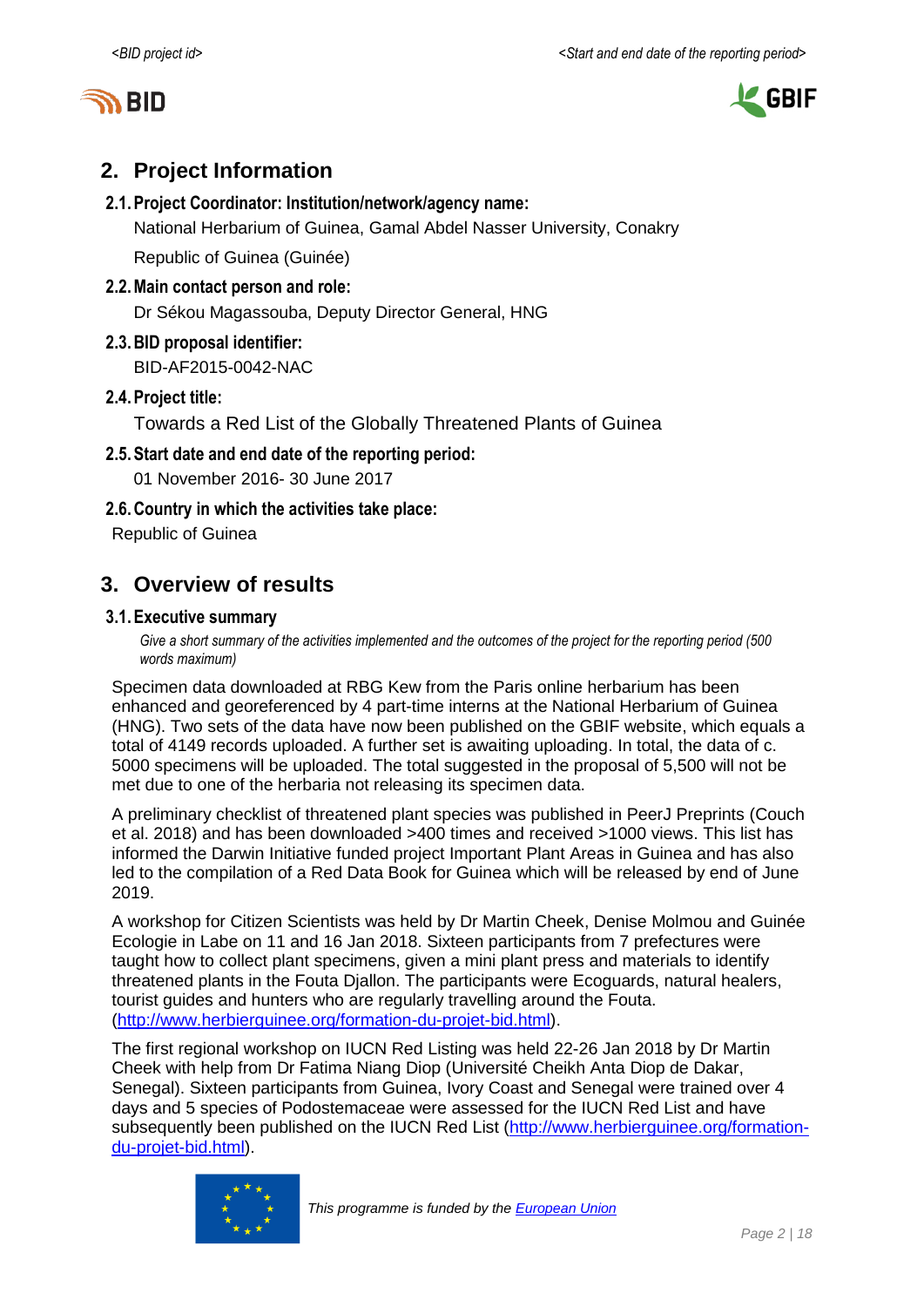

 $\mathbf{r}$ 



A joint working group on Tropical Important Plant Areas (TIPAs) and Conservation Action Plans (CAPs) was formed in 2018, and coopted the expertise from the Guinea Vascular Plants Red List steering group. They aim to review and validate TIPA assessments and CAPs using the data mobilised through the BID project. All the partner organisations (from the TIPAs and BID projects) are represented, in addition to new collaborators made during the project. There have been 5 meetings to date, minutes of the meetings can be found on the HNG website [\(http://www.herbierguinee.org/documents-du-projet-bid.html\)](http://www.herbierguinee.org/documents-du-projet-bid.html).

We exceeded the target of 34 IUCN Red List assessments. Over 100 assessments have been completed on the IUCN SIS system, including suggested species conservation actions. In addition, 10 detailed Conservation Action Plans based on the mobilised data have been written and validated by the group, with a further 10 to be completed by end of March 2019. The plans have been delivered to the relevant government departments and are published on the HNG website [\(http://www.herbierguinee.org/documents-du-projet-bid.html\)](http://www.herbierguinee.org/documents-du-projet-bid.html). These are the first specific Conservation Action Plans for plant species in Guinea. The CAP for *Vernonia djalonensis* was used as supporting evidence for a succesful funding proposal to the Mohamed bin Zayed Species Conservation Fund for the conservation of the National Flower of Guinea. These plans and the data are feeding into the update for the National Biodiversity Action Plan.

# **3.2.Progress against expected milestones:**

| <b>Expected milestones/activities</b>                                                                                                                                                                                                                                                                                                                                                                                                       | <b>Completed</b><br>Yes/No | <b>Explanatory notes</b>                                                                                                                                                                                                                                            | Sources of<br>verification |
|---------------------------------------------------------------------------------------------------------------------------------------------------------------------------------------------------------------------------------------------------------------------------------------------------------------------------------------------------------------------------------------------------------------------------------------------|----------------------------|---------------------------------------------------------------------------------------------------------------------------------------------------------------------------------------------------------------------------------------------------------------------|----------------------------|
| Completed capacity self-assessment<br>questionnaire for national biodiversity<br>information facilities<br>https://www.gbif.org/document/82277/capa<br>city-self-assessment-guidelines-for-<br>national-biodiversity-information-facilities<br>(EN)<br>https://www.gbif.org/document/82782/auto-<br>evaluation-des-capacites-pour-les-<br>systemes-nationaux-dinformation-sur-la-<br>biodiversite (FR)<br>(Early Progress report milestone) | Yes                        |                                                                                                                                                                                                                                                                     | <b>GBIF</b>                |
| At least three national data publishing<br>institutions are registered with GBIF.org<br>Guidelines to become a publisher:<br>https://www.gbif.org/become-a-publisher<br>(Early Progress report milestone)                                                                                                                                                                                                                                   | Yes                        | IRAG:<br>https://www.gbif.org/publisher/78<br>b332bb-022d-4d9f-b167-<br>934d3b37e5b6<br>CERE:<br>https://www.gbif.org/publisher/76<br>7d68ae-ec08-4d5d-89f1-<br>3bc205902c28<br>HNG:<br>https://www.gbif.org/publisher/75<br>1cb816-53a6-46e6-9e37-<br>6ac2c43f10fd | <b>GBIF</b>                |

*Give an overview of all the expected milestones for your project from the beginning until now (see Annex V of your contract)*

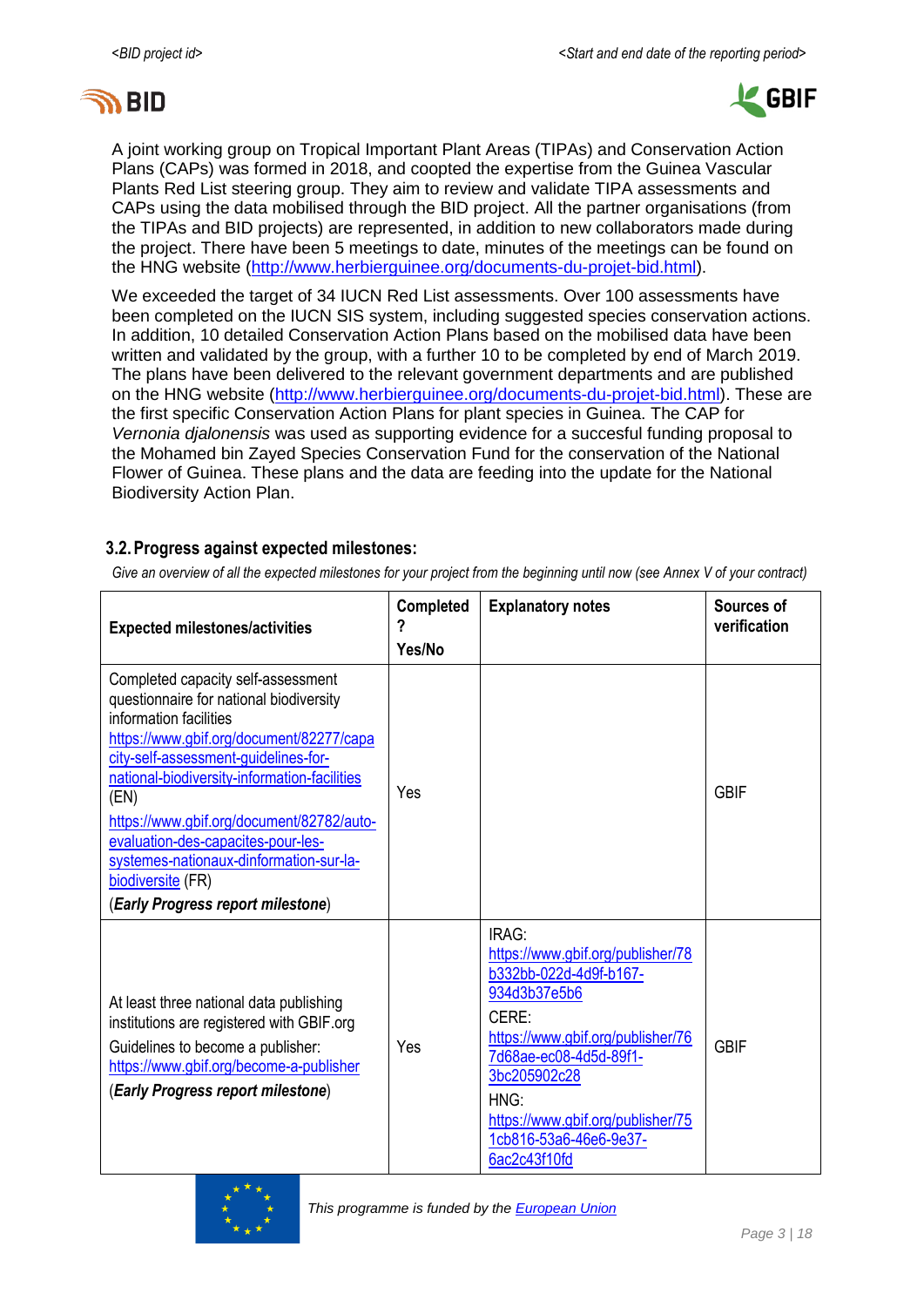



| At least one person from the project team<br>has completed the certification process<br>following the BID Capacity Enhancement<br>workshop on Data Mobilization organized<br>as a part of the BID programme Africa 2015<br>(Early Progress report milestone)                                                                                                                                                                         | Yes | Was started, but not completed<br>due to problems with internet<br>connection and password<br>problems. GBIF/BID were<br>contacted about this.                                                                                           |                    |
|--------------------------------------------------------------------------------------------------------------------------------------------------------------------------------------------------------------------------------------------------------------------------------------------------------------------------------------------------------------------------------------------------------------------------------------|-----|------------------------------------------------------------------------------------------------------------------------------------------------------------------------------------------------------------------------------------------|--------------------|
| Knowledge dissemination activities have<br>been scheduled following the first BID<br>Capacity Enhancement workshop<br>(Early Progress report milestone)                                                                                                                                                                                                                                                                              | Yes | This event happened on 14 <sup>th</sup><br>April 2017. It was delayed due to<br>some political issues within the<br>Herbarium.                                                                                                           | <b>HNG</b> website |
| At least one dataset has been published to<br>GBIF.org (Midterm report milestone)                                                                                                                                                                                                                                                                                                                                                    | Yes | First publication was delayed due<br>to GBIF France working on the<br>portal.                                                                                                                                                            | <b>GBIF</b>        |
| The data users identified in the full proposal<br>have documented their intended use of the<br>mobilized data and provided early feedback<br>(Midterm report milestone)                                                                                                                                                                                                                                                              | No  |                                                                                                                                                                                                                                          |                    |
| All mobilized data have been published to<br>GBIF.org<br>(Final report milestone)                                                                                                                                                                                                                                                                                                                                                    | Yes | Two parts of the data have been<br>published, and the with the 3rd<br>and final part submitted to GBIF<br>before 15 March 2019.                                                                                                          | <b>GBIF</b>        |
| All published data meet the minimum<br>requirements outlined in the Data Quality<br>Requirements available at<br>https://bid.gbif.org/en/community/data-<br>quality/<br>(Final report milestone)                                                                                                                                                                                                                                     | Yes | All published data meet the<br>requirements set by GBIF, the<br><b>IUCN Red List guidelines, and is</b><br>held in databases following the<br>Darwin core fields (see<br>http://www.herbierguinee.org/doc<br>uments-du-projet-bid.html). | <b>GBIF</b>        |
| The training outcomes of the project have<br>been documented, including the number of<br>people receiving certification through the<br>BID Capacity Enhancement workshops, the<br>number of people trained in nationally<br>organized events, and the evaluation of the<br>impacts of these training activities<br>(Final report milestone)                                                                                          | Yes | Reports of workshops published<br>on website.                                                                                                                                                                                            | <b>HNG Website</b> |
| Final capacity self-assessments for national<br>biodiversity information facilities have been<br>completed with sustainability plans.<br>https://www.gbif.org/document/82277/capa<br>city-self-assessment-guidelines-for-<br>national-biodiversity-information-facilities<br>(EN)<br>https://www.gbif.org/document/82782/auto-<br>evaluation-des-capacites-pour-les-<br>systemes-nationaux-dinformation-sur-la-<br>biodiversite (FR) | Yes | The final capacity self-<br>assessments has been<br>completed as required.                                                                                                                                                               |                    |

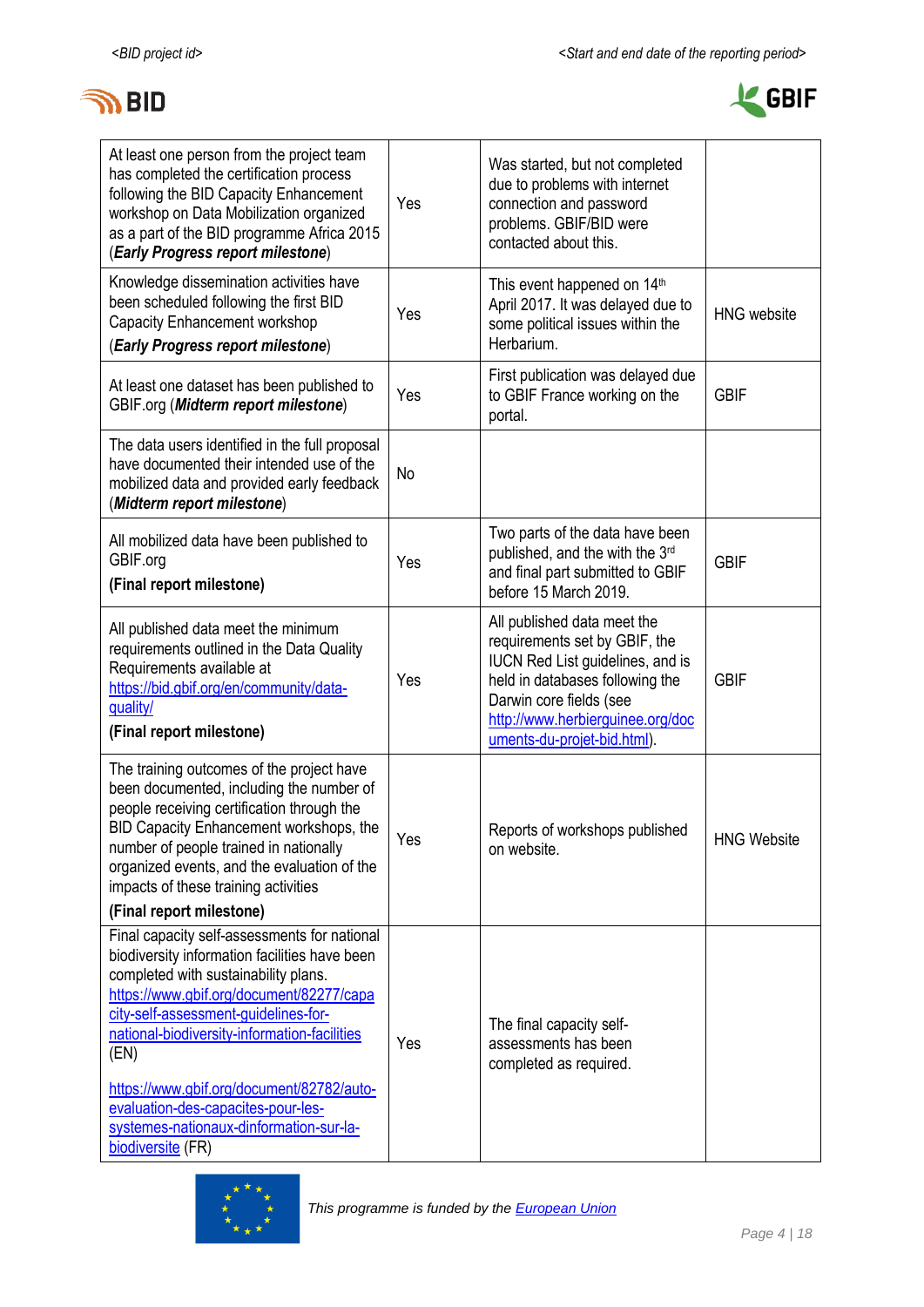



| (Final report milestone)                                                               |           |                                                                  |  |
|----------------------------------------------------------------------------------------|-----------|------------------------------------------------------------------|--|
| All uses of the mobilized data have been<br>documented<br>(Final report milestone)     | Partially | Documented in this report.<br>Overall project report in process. |  |
| Best practices and lessons learned have<br>been documented<br>(Final report milestone) | No        | Overall project report in process.                               |  |

# **3.3.Project deliverables and activities**

*Refer to the table in section 2.2 "Deliverables, activities and reporting criteria" of your BID full proposal. Provide updates on the status of each of planned deliverables. In the event of unexpected delay, please provide detailed explanatory notes and indicate planned completion date. Add as many rows as needed.*

| <b>Deliverable</b>                                                                                                             | <b>Related activity</b>                                                                                                                                                                                                                                                                                                                                                                                                                                                          | <b>Completed</b><br>? Yes/No | <b>Explanatory notes</b>                                                                                                                                                                                                                                                                                                                                                                                                                                                             | <b>Sources of verification</b>                                                          |
|--------------------------------------------------------------------------------------------------------------------------------|----------------------------------------------------------------------------------------------------------------------------------------------------------------------------------------------------------------------------------------------------------------------------------------------------------------------------------------------------------------------------------------------------------------------------------------------------------------------------------|------------------------------|--------------------------------------------------------------------------------------------------------------------------------------------------------------------------------------------------------------------------------------------------------------------------------------------------------------------------------------------------------------------------------------------------------------------------------------------------------------------------------------|-----------------------------------------------------------------------------------------|
| 1A. National<br>botanical<br>database<br>programme<br>initiated and<br>associated data<br>sharing<br>agreement<br>established. | Partners' planning<br>workshop held in<br>Conakry in mth 1 to<br>establish detailed<br>project methodology and<br>define roles, establish<br>database standards and<br>data use and sharing<br>agreements, and<br>establish a national<br>plant red-listing<br>programme.<br>Attendance of BID<br>capacity enhancement<br>workshop by two project<br>partners in order to<br>enhance knowledge of<br>best practice in data<br>standards, sharing and<br>dissemination, by mth 4. | Yes                          | Planning meeting held, data<br>use agreements and red-<br>listing steering group<br>established.<br>Data sharing agreement<br>signed.<br>BID workshop attended and<br>knowledge dissemination<br>workshop held (March 2017).<br>Delayed due to instability<br>within the HNG management<br>team. Previous Director of<br>Herbarium was replaced.<br>Programme continued<br>without any problems under<br>new Director Dr Magassouba.<br>BID capacity building<br>workshops attended. | <b>HNG Website</b><br>http://www.herbierguine<br>e.org/documents-du-<br>projet-bid.html |
| 1B. National<br>plant red listing<br>programme<br>established and<br>steering group<br>formalised.                             | [see 1A above]<br>Red List steering group<br>members agreed, terms<br>of reference<br>documented and project<br>activities agreed during<br>planning workshop.                                                                                                                                                                                                                                                                                                                   | Partially                    | Terms of reference<br>documented.<br>The Guinea Vascular Plant<br>Red List Steering Group was<br>co-opted to take on the<br>function of the working group<br>on Conservation Action Plans<br>(CAPs) and Tropical<br>Important Plant Areas (TIPAs)<br>to be more effective at<br>steering plant conservation<br>and action on threatened<br>plant species when<br>intergrating priority setting<br>and developing conservation                                                        | <b>HNG Website</b><br>http://www.herbierguine<br>e.org/documents-du-<br>projet-bid.html |

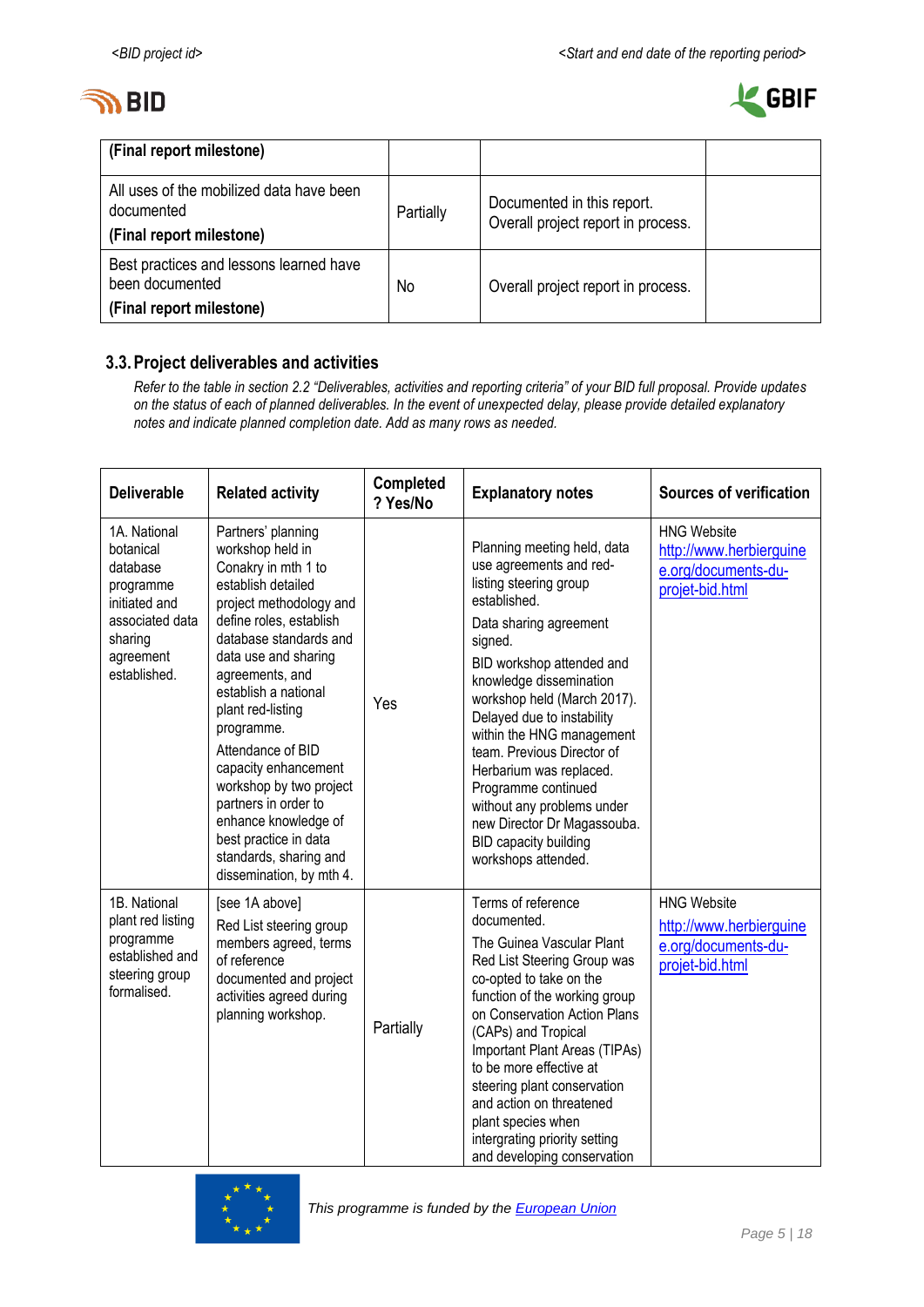



|                                                                                                                                                           |                                                                                                                                                                                                                                                                                                                                                                                                                                                                   |     | action plans.<br>Following Regional IUCN<br>workshop in Jan 2018 it was<br>decided to put forward and<br>official request to IUCN to<br>create a regional Plant Red<br>List Authority for West Africa.<br>A request was made to IUCN<br>in May 2018 for the<br>documents and an application<br>has been submitted.                                                                                                                                                                                                                                                                                                                        |                                                                                                                            |
|-----------------------------------------------------------------------------------------------------------------------------------------------------------|-------------------------------------------------------------------------------------------------------------------------------------------------------------------------------------------------------------------------------------------------------------------------------------------------------------------------------------------------------------------------------------------------------------------------------------------------------------------|-----|-------------------------------------------------------------------------------------------------------------------------------------------------------------------------------------------------------------------------------------------------------------------------------------------------------------------------------------------------------------------------------------------------------------------------------------------------------------------------------------------------------------------------------------------------------------------------------------------------------------------------------------------|----------------------------------------------------------------------------------------------------------------------------|
| 1C. Capacity<br>built in some 9<br>scientists and<br>15 students in<br>the storage and<br>mobilization of<br>botanical data<br>and species<br>red-listing | See 1A.<br>Plant red-listing<br>workshop held in<br>Conakry by mth 18;<br>training in IUCN Red<br>List assessments<br>through application to<br>datasets of conservation<br>priority species compiled<br>in 2A and 2B below.<br>Students on the UGAN<br>MSc. in Biodiversity &<br>Sustainable<br>Development to be<br>trained in biodiversity<br>data mobilization and<br>use, specifically its<br>application to species<br>red-listing, in mth 9 and<br>mth 21. | Yes | Workshop held in October<br>2016 by RBG Kew partners<br>gave an introduction to red<br>listing to MSc students, MEEF<br>representatives, Project<br>partners, HNG and UGAN<br>staff.<br>Workshop held 13 March<br>2017 to train staff and<br>students in georeferencing of<br>data and how to apply this to<br>the project.<br>First regional Red List training<br>workshop held in Jan 2018.<br>Training students, partner<br>organisation staff and<br>regional red list partners. 5<br>Podostemaceae<br>asssessments were<br>completed by participants.<br>C. 30 assessments submitted<br>or published with partners as<br>co-authors. | <b>HNG Website</b><br>http://www.herbierguinee.o<br>rg<br><b>IUCN Red List:</b><br>www.iucnredlist.org                     |
| 2A. National<br>checklist of<br>Guinea's<br>endemic and<br>range-restricted<br>vascular plant<br>species<br>published                                     | A complete list of<br>Guinea's conservation<br>priority species<br>(endemic, range<br>restricted, threatened<br>and socio-economically<br>valuable species)<br>compiled via literature<br>and herbarium review<br>and through consultation<br>with in-country and<br>international botanical<br>experts; compiled by<br>end of mth 6.                                                                                                                             | Yes | A preliminary checklist of<br>threatened plant species in<br>Guinea was published in<br>PeerJ Preprints in Dec 2017.<br>In conjuntion with the Tropical<br>Important Plant Areas project,<br>a Red Data Book for Guinea<br>is being compiled for<br>publication in March/April<br>2019.<br>Socio economic data has<br>been documented and a<br>working checklist is available<br>on the HNG website.<br>Additional funding obtained<br>will allow for further research<br>and publication of a list of<br>Socio-economic species for<br>Guinea.                                                                                           | PeerJ preprint published in<br>Dec 2017 and updated in<br>July 2018.<br>https://doi.org/10.7287/pee<br>rj.preprints.3451v2 |
| 2B. Guinea's                                                                                                                                              | All available data on the                                                                                                                                                                                                                                                                                                                                                                                                                                         | Yes | Data has been gathered for c.                                                                                                                                                                                                                                                                                                                                                                                                                                                                                                                                                                                                             | GBIF website for records.                                                                                                  |

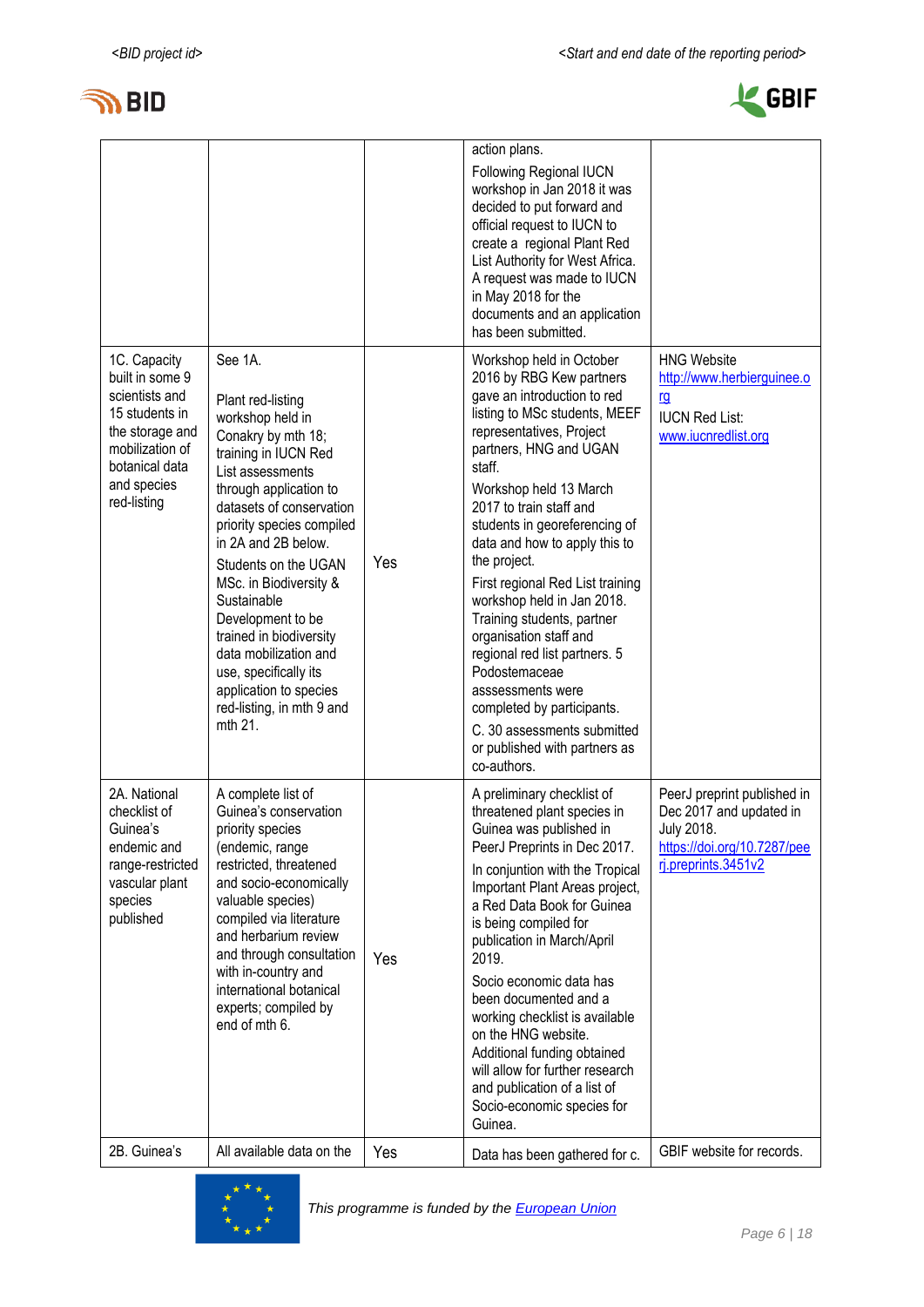# **IN BID**



| national plant<br>database<br>populated with<br>some 5,500<br>geo-referenced<br>records of<br>priority plant<br>species and<br>data made<br>publically<br>available online                                                                             | conservation priority<br>species identified in 2A<br>above databased and<br>geo-referenced following<br>the standards<br>established in 1A, mths<br>$2 - 16.$<br>Data held within the<br>national plant database<br>will be safeguarded<br>through enhanced<br>storage and anti-virus<br>protection facilities at<br>HNG, by mth 4.             |     | 5000 specimen records from<br>Paris Herbarium, Kew and<br>HNG. This has been recorded<br>into excel spreadsheet format<br>according to data standards<br>agreed.<br>80 specimens have been<br>georeferenced from Poznan.<br>Due to political issues they<br>were reluctant to release the<br>whole dataset. After<br>discussions with RBG Kew in<br>Jan 2018, data of one family<br>was released.<br>Antivirus software bought and                                                                                                                                                                                                                            |                     |
|--------------------------------------------------------------------------------------------------------------------------------------------------------------------------------------------------------------------------------------------------------|-------------------------------------------------------------------------------------------------------------------------------------------------------------------------------------------------------------------------------------------------------------------------------------------------------------------------------------------------|-----|---------------------------------------------------------------------------------------------------------------------------------------------------------------------------------------------------------------------------------------------------------------------------------------------------------------------------------------------------------------------------------------------------------------------------------------------------------------------------------------------------------------------------------------------------------------------------------------------------------------------------------------------------------------|---------------------|
|                                                                                                                                                                                                                                                        |                                                                                                                                                                                                                                                                                                                                                 |     | external hard drive for storage<br>of data acquired.                                                                                                                                                                                                                                                                                                                                                                                                                                                                                                                                                                                                          |                     |
| 3A. 34 globally<br>threatened<br>species<br>assessed and<br>submitted for<br>inclusion on the<br><b>IUCN Red List</b>                                                                                                                                  | Full conservation<br>assessments of 34<br>species carried out by<br>end of mth 18, using<br>compiled data from 2B<br>and expert knowledge of<br>key sites in Guinea.<br>Conservation<br>assessments uploaded<br>to the IUCN SIS system<br>ready for expert review<br>prior to acceptance on<br>the Red List, by mth 22.                         | Yes | Conservation assessments of<br>over 100 species have been<br>completed on the IUCN SIS<br>system and some have been<br>reviewed ready for next<br>update on the IUCN Red List<br>website. Due to complications<br>with internet connection<br>completion of the IUCN online<br>red list course and input into<br>the online SIS system has<br>been difficult. Assesments<br>have been completed with<br>assistance from RBG Kew.                                                                                                                                                                                                                              | <b>IUCN</b> website |
| 3B.<br>Management<br>and protection<br>plans<br>developed for<br>all plant species<br>assessed as<br>globally<br>threatened, and<br>integrated into<br>Guinea's<br>National<br><b>Biodiversity</b><br><b>Action Plan</b><br>(Nationale<br>Monographie) | HNG, GE and CFZ to<br>develop summary action<br>plans, with<br>recommendations for<br>practical, community-led<br>and/or state-led<br>conservation activities,<br>for each species<br>assessed as<br><b>Endangered or Critically</b><br>Endangered in 3A. Work<br>with MEEF to<br>incorporate these plans<br>into the Nationale<br>Monographie. | Yes | We exceeded the target of<br>34 IUCN Red List<br>assessments, over 100<br>assessments have been<br>completed on the IUCN<br>SIS system with suggested<br>species conservation<br>actions included. In<br>addition, 10 detailed<br><b>Conservation Action Plans</b><br>based on the mobilised<br>data have been written and<br>validated by the working<br>group, with a further 10 to<br>be completed by end of<br>March 2109. COSIE were<br>unable to provide a staff<br>member to write half the<br>plans, so it was decided that<br>HNG would complete them.<br>The data from this project is<br>being used to inform the new<br>National Monographie. The | <b>HNG</b> website  |

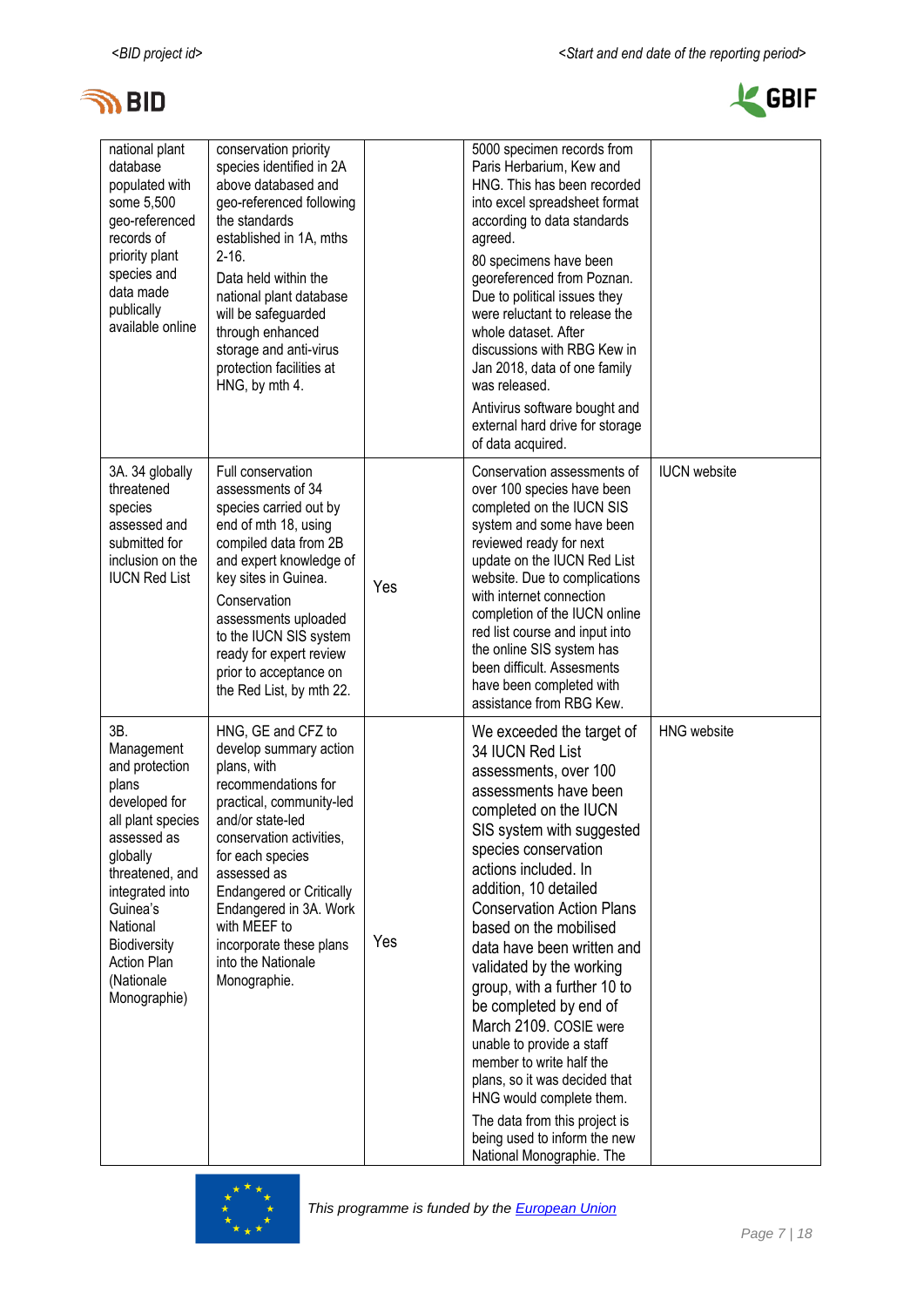



|                                                                                                                                                                                                                                                                                                                                                                                                                                                                                                                                            | National Herbarium and                                                                                                                                                                                                                                                                                                                                                                                                                                                                                               |                              |
|--------------------------------------------------------------------------------------------------------------------------------------------------------------------------------------------------------------------------------------------------------------------------------------------------------------------------------------------------------------------------------------------------------------------------------------------------------------------------------------------------------------------------------------------|----------------------------------------------------------------------------------------------------------------------------------------------------------------------------------------------------------------------------------------------------------------------------------------------------------------------------------------------------------------------------------------------------------------------------------------------------------------------------------------------------------------------|------------------------------|
|                                                                                                                                                                                                                                                                                                                                                                                                                                                                                                                                            | partner RBG Kew will be                                                                                                                                                                                                                                                                                                                                                                                                                                                                                              |                              |
|                                                                                                                                                                                                                                                                                                                                                                                                                                                                                                                                            | listed as contributers.                                                                                                                                                                                                                                                                                                                                                                                                                                                                                              |                              |
|                                                                                                                                                                                                                                                                                                                                                                                                                                                                                                                                            | An update to the Nationale<br>Monographie is planned for<br>2019-2020.                                                                                                                                                                                                                                                                                                                                                                                                                                               |                              |
| 3C.<br>Presentation of project<br>Community-led<br>findings at a meeting of<br>community leaders in<br>approaches to<br>Guinée Forestière and<br>the<br>conservation<br>Fouta Djallon regions.<br>Promotion of citizen<br>and sustainable<br>science schemes to<br>use of priority<br>plant species<br>protect and monitor key<br>threatened species of<br>are promoted<br>local interest, focussing<br>through<br>Yes/ Partially<br>on those species with<br>engaging with<br>local socio-economic<br>community<br>stakeholders.<br>uses. | Workshop in the Fouta<br>Djallon held in Jan 2018. Data<br>collection on 6 species was<br>initialised. The proposed<br>National Flower of Guinea<br>(Vernonia djalonensis) has<br>received further funding to<br>help with its protection.<br>Community-led conservation<br>Workshop in Guinee<br>Forestiere was delayed due<br>to changes in the<br>management of partner<br>organisation CFZ.<br>Community-led monitoring of<br>threatened species has not<br>occurred before the end of<br>the evaluation period. | Reporting on HNG<br>website. |

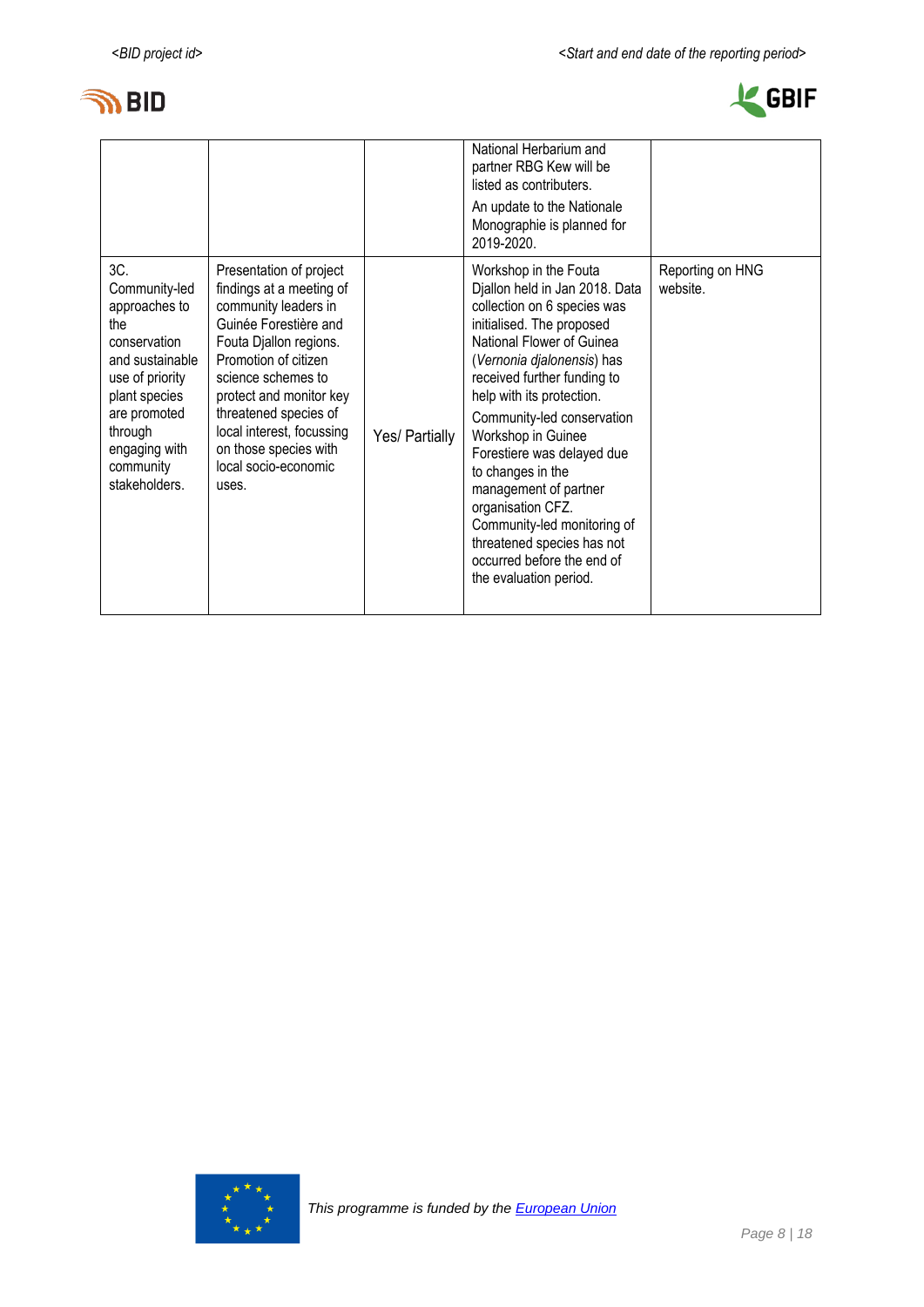



# **3.4.Datasets published on GBIF.org**

*Refer to the table in section 2.4 "Biodiversity data mobilization plan" of your BID full proposal. If the dataset is not yet published, please indicate the name of the institution that is expected to host the data when published in the column "DOI or URL/Planned hosting institution". Add as many rows as needed.*

| Dataset title                                                                              | <b>Publishing</b><br>institution              | <b>DOI or URL/Planned</b><br>hosting institution | Date/expected<br>date of<br>publication | <b>Explanatory</b><br>notes                                           |
|--------------------------------------------------------------------------------------------|-----------------------------------------------|--------------------------------------------------|-----------------------------------------|-----------------------------------------------------------------------|
| Liste rouge des plantes<br>menacees                                                        | Herbier National<br>de Guinee<br>(HNG)        | <b>GBIF France</b>                               | Oct 11 2017                             | Was delayed due<br>to technical<br>issues with GBIF<br>France portal. |
| La seconde liste Rouge<br>des plantes menacées de<br>la Guinée (BID-AF2015-<br>0042-NAC)   | <b>Herbier National</b><br>de Guinee<br>(HNG) | <b>GBIF France</b>                               | Dec 6 2018                              |                                                                       |
| La troisieme liste Rouge<br>des plantes menacées de<br>la Guinée (BID-AF2015-<br>0042-NAC) | <b>Herbier National</b><br>de Guinee<br>(HNG) | <b>GBIF France</b>                               | March 22 2019                           | Submitted to<br>Guinea Focal<br>Point.                                |
|                                                                                            |                                               |                                                  |                                         |                                                                       |
|                                                                                            |                                               |                                                  |                                         |                                                                       |
|                                                                                            |                                               |                                                  |                                         |                                                                       |

## **3.5.Examples of use of biodiversity data available through GBIF**

*Data mobilised through the BID programme, ultimately, should guide natural resource conservation and management policy. We require you to report on how you have integrated these data into these policy-making processes. You may want to refer to the section 2.5 "Plan to support the integration of biodiversity information into policy and decision-making process" of your original proposal as a reminder of your original commitments.* 

*As part of that process, we request you to provide us with a summary of how you have used these data within the decision-making process and we have included some guiding questions below to help with that process. Please note that if your dataset has been combined with other datasets in analyses that guide the decision-making process, then this should be recorded too.* 

#### **Description**

Guinea is being heavily impacted by a growing extractive sector, both through mining and the subsequent hydroelectric power plants to support energy needs. Plant conservation in Guinea is in the earliest stages and the mining and forestry industries are able to exploit areas unchecked due to the lack of knowledge and the paucity of IUCN assessments.

The data mobilized through this project have been incorporated into the red listing of threatened species in Guinea. In conjunction with a Darwin Initiative financed project on Important Plant Areas in Guinea, this has led to the assessment of c.190 threatened plant species which have either been published or have been submitted for publication to the IUCN Red List. The data mobilised though the project together with the conservation assessments based on them have been incorporated into the assessment of 22 Tropical Important Plant Areas, many of these areas currently have no protection. The National

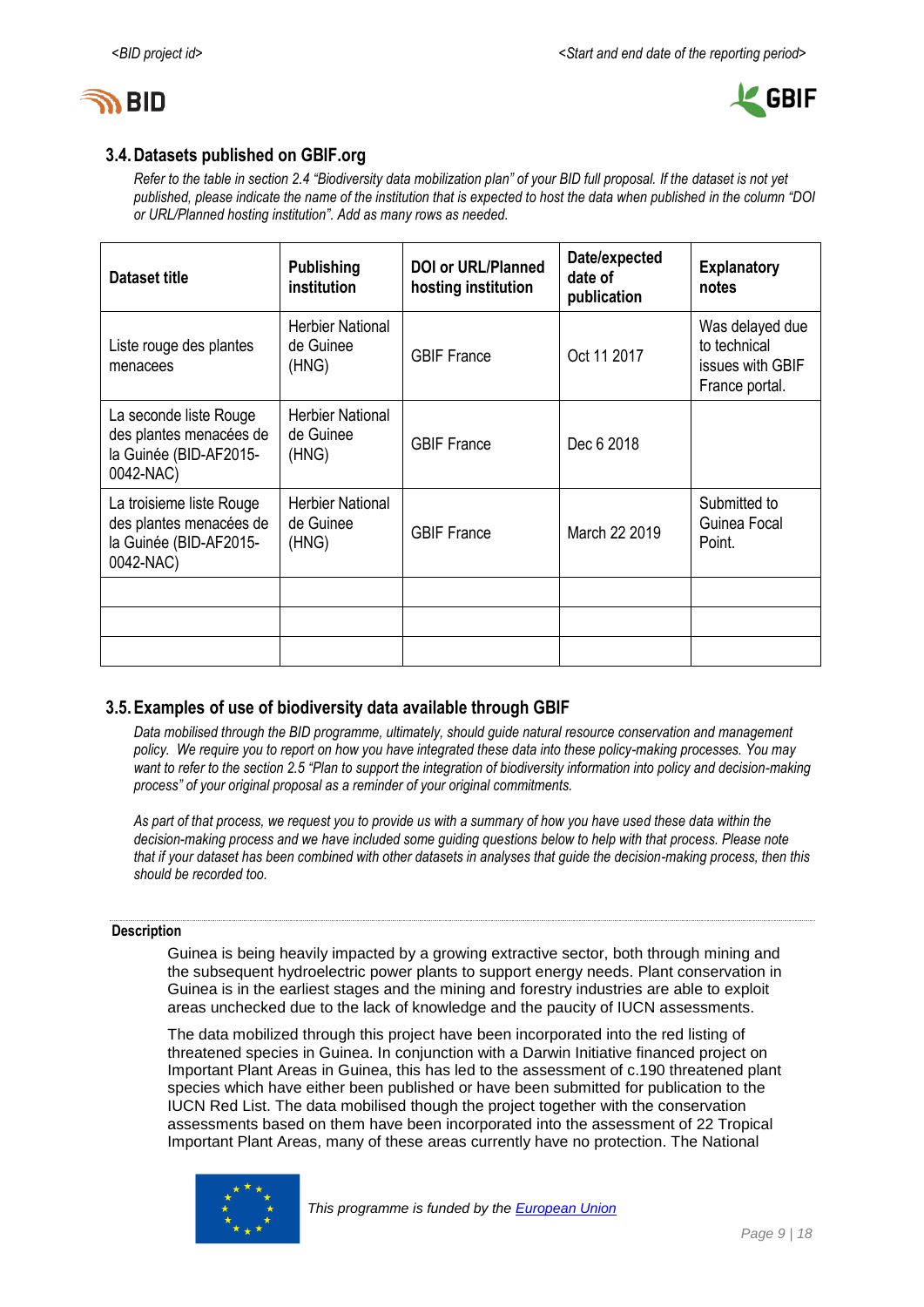



Parks Authority in Guinea (OGuiPAR) are keen to integrate these assessments into the Guinean Protected Areas Network legislation.

As a result of the red listing of threatened plant species in Guinea, an update of the National Biodiversity Action Plan (Monographie Nationale) is planned for 2019-2020. This will be based on the collected data and resulting assessments. This policy document will feed into Guinea's International Conservation Policy requirements.

In the project proposal, we identified the policy documents that the data mobilized through this project can feed into. In collaboration with the partners, this is in the process of being achieved.

Digitised biodiversity data including geographical co-ordinates are available via GBIF and will be held in duplicate on the RHIA database at HNG and at RBG Kew. Also, this data is available as conservation assessments on the IUCN Red List website in combination with other information including maps of species occurrences. The data will also be used in compiling a Red Data book for Vascular Plants of Guinea and a Checklist of plant species native to Guinea.

A joint working group on Tropical Important Plant Areas (TIPAs) and Conservation Action Plans (CAPs) was formed in May 2018. This group's aim is to review and validate TIPA assessments and CAPs. All the partner organisations (from both projects TIPAs and BID) have been invited to participate.

Continued communication and support of the working groups, which includes members of all relevant government departments, will facilitate incorporation of policy documents into conservation practise.

The data has been used to compile a preliminary checklist of threatened plant species in Guinea in PeerJ Preprints (Couch et al. 2018). New species to science have been published (e.g. Cheek et al. 2018a, b), posters on threatened plants have been produced and used for education and training in-country (available online

[http://www.herbierguinee.org/documents-du-projet-bid.html\)](http://www.herbierguinee.org/documents-du-projet-bid.html). Threatened plants of Guinea and the BID financed project have been promoted at The National Student Forum and the National Science Week. There is also a blog on the National Herbarium website which details the data mobilisation for the project [\(http://www.herbierguinee.org/des-chercheurs](http://www.herbierguinee.org/des-chercheurs-de-hng/le-projet-darwin-du-progres-enregistre-lors-de-la-derniere-mission-au-fouta-djallon)[de-hng/le-projet-darwin-du-progres-enregistre-lors-de-la-derniere-mission-au-fouta](http://www.herbierguinee.org/des-chercheurs-de-hng/le-projet-darwin-du-progres-enregistre-lors-de-la-derniere-mission-au-fouta-djallon)diallon).

#### **Supporting materials**

*As part of our reporting, we request you to provide us with a copy of any materials highlighting data use on your dataset, either on its own or in combination with other datasets. This could be in the form of:*

- Reports governmental, ministerial, non-governmental organisations, international policy-making bodies
- Policy briefs
- Scientific publications
- Outputs from analyses that will be used in the future e.g. species distributions maps and other spatial analyses
- Education/communication materials

*Please provide a valid dataset to the doi. Where the doi is not known, please state why.*

| Name of resource       | Type of resource i.e.<br>report, policy brief,<br>scientific publication,<br>analysis output, education<br>materials, communication<br>materials, other (please<br>specify) | Dataset doi      | Link to document or publication citation |
|------------------------|-----------------------------------------------------------------------------------------------------------------------------------------------------------------------------|------------------|------------------------------------------|
| Couch C, Magassouba S, | Scientific publication                                                                                                                                                      | Data hadn't been | PeerJ Preprints 6:e3451v2                |

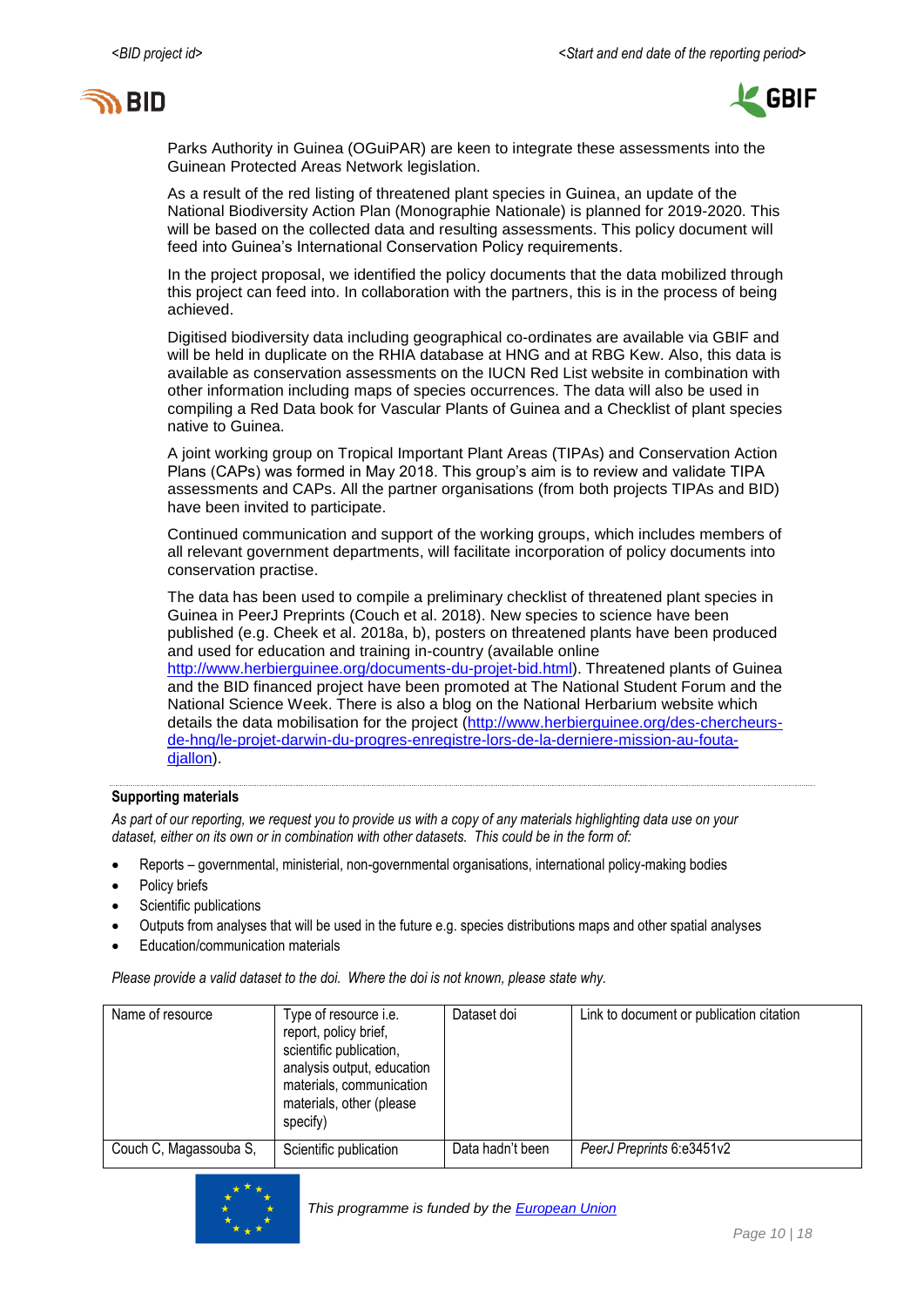



| Rokni S, Cheek M. 2018.<br>Threatened plants species<br>of Guinea-Conakry: A<br>preliminary checklist.                                                                                                                                                                      |                                                                      | published in GBIF<br>yet.          | https://doi.org/10.7287/peerj.preprints.3451v2                                                                                                 |
|-----------------------------------------------------------------------------------------------------------------------------------------------------------------------------------------------------------------------------------------------------------------------------|----------------------------------------------------------------------|------------------------------------|------------------------------------------------------------------------------------------------------------------------------------------------|
| La Liste Rouge des plantes<br>menacées de la Guinée                                                                                                                                                                                                                         | Scientific publications<br>The dataset has been                      | 10.15468/rgn53h                    | https://doi.org/10.1111/geb.12897<br>https://doi.org/10.1016/j.dib.2018.11.125                                                                 |
| (BID-AF2015-0042-NAC)                                                                                                                                                                                                                                                       | used for several large<br>scale data analyses and<br>cited 21 times. |                                    | https://doi.org/10.1111/jvs.12627                                                                                                              |
| La Liste Rouge des plantes<br>menacées de la Guinée<br>(BID-AF2015-0042-NAC)                                                                                                                                                                                                | Scientific publication                                               | 10.15468/rqn53h                    | Threatened Habitats and Tropical Important<br>Plant Areas of Guinea, West Africa (In<br>publication)                                           |
|                                                                                                                                                                                                                                                                             |                                                                      |                                    | Red Data Book of Guinea (to be published June<br>2019)                                                                                         |
| La deuxième Liste Rouge<br>des plantes menacées de<br>la Guinée (BID-AF2015-                                                                                                                                                                                                | Scientific publication                                               | 10.15468/1so6av                    | Threatened Habitats and Tropical Important<br>Plant Areas of Guinea, West Africa (In<br>publication)                                           |
| 0042-NAC)                                                                                                                                                                                                                                                                   |                                                                      |                                    | Red Data Book of Guinea (to be published June<br>2019)                                                                                         |
| The Darwin Project:<br>update on progress and<br>the last mission to the<br>Fouta Djallon                                                                                                                                                                                   | Blog                                                                 | N/A                                | http://www.herbierguinee.org/des-chercheurs-<br>de-hng/le-projet-darwin-du-progres-enregistre-<br>lors-de-la-derniere-mission-au-fouta-djallon |
| Red Data Book for<br>Vascular Plants of Guinea<br>(in ed)                                                                                                                                                                                                                   | Scientific Publication,<br>distribution maps                         | 10.15468/rgn53h<br>10.15468/1so6av | The Red Data book for Guinea will be published<br>in 2019 and will contain distribution maps for<br>threatened species.                        |
| Cheek M, Magassouba S,<br>Howes MR, Doré T,<br>Doumbouya S, Molmou<br>D, Grall A, Couch C,<br>Larridon<br>I. (2018) Kindia (Pavetteae,<br>Rubiaceae), a new cliff-<br>dwelling genus with<br>chemically profiled colleter<br>exudate from Mt Gangan,<br>Republic of Guinea. | Scientific publication                                               | New data, yet to be<br>published.  | PeerJ 6:e4666https://doi.org/10.7717/peerj.4666                                                                                                |
| Phillips, Sylvia & Fofana,<br>Fatoumata & Cheek,<br>Martin. (2018).<br>Mesanthemum tuberosum<br>Lecomte resurrected from<br>M. prescottianum (Bong.)<br>Körn. (Eriocaulaceae),<br>variation and<br>lectotypification.                                                       | Scientific publication                                               | 10.15468/rqn53h                    | Kew Bulletin. 73. 10.1007/s12225-018-9744-7.                                                                                                   |

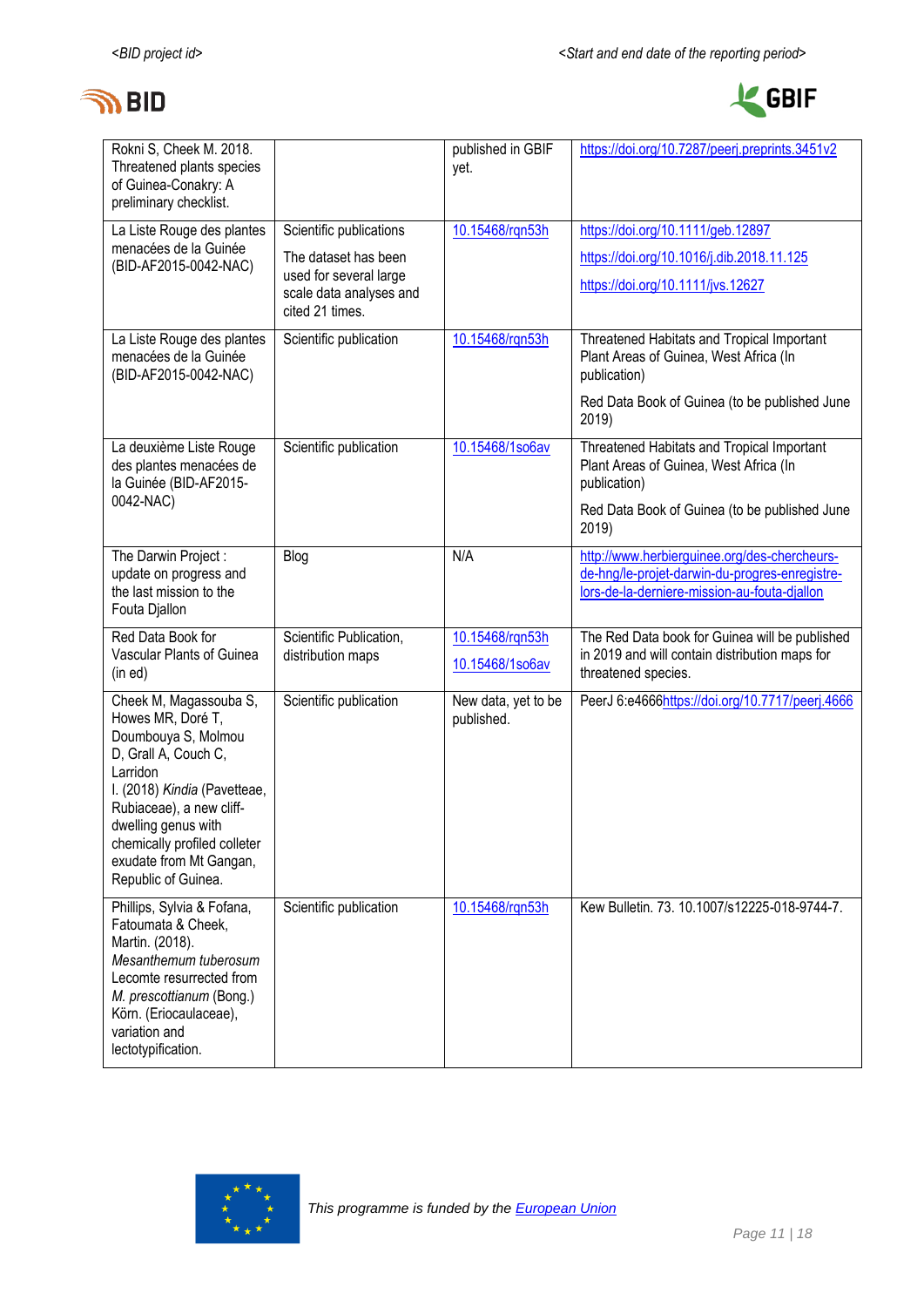



# **3.6.Events organized as part of the project**

*List all the events that have been organized as part of your project. Please provide links to any documents or webpages documenting the use in the "Sources of verification" column. Add as many rows as needed.*

| <b>Full title</b>                                                                                         | Organizing<br>institution                | <b>Dates</b>          | Number of<br>participants | <b>Sources of verification</b>                                                      |
|-----------------------------------------------------------------------------------------------------------|------------------------------------------|-----------------------|---------------------------|-------------------------------------------------------------------------------------|
| Inception<br>workshop                                                                                     | <b>HNG</b>                               | 17 June<br>2016       | 13                        | http://www.herbierguinee.org/documents-<br>du-projet-bid.html                       |
| <b>BID Guinee</b><br>data-gathering<br>mission to UK<br>(RBG, Kew)                                        | <b>HNG with RBG</b><br>Kew               | November<br>2016      | $\overline{2}$            | Photos. Certificate of attendance.                                                  |
| Teaching<br>Masters student<br>BVD-DD and<br>partners in red<br>listing and<br>conservation<br>strategies | <b>RBG Kew</b>                           | October<br>2016       | 20                        | Photos on HNG Website<br>(www.herbierguinee.org), sign in sheet of<br>participants. |
| Capacity<br><b>Building</b><br>workshop:<br>Mobilisation of<br>Data                                       | <b>HNG</b>                               | 14 March<br>2017      | 15                        | http://www.herbierguinee.org/documents-<br>du-projet-bid.html                       |
| Citizen Science<br>Workshop                                                                               | <b>HNG/Guinee</b><br>Ecologie/RBG<br>Kew | 11 and 16<br>Jan 2018 | 16                        | http://www.herbierguinee.org/formation-<br>du-projet-bid.html                       |
| <b>Red Listing</b><br>Workshop                                                                            |                                          | 22-26 Jan<br>2018     | 16                        | http://www.herbierguinee.org/formation-<br>du-projet-bid.html                       |

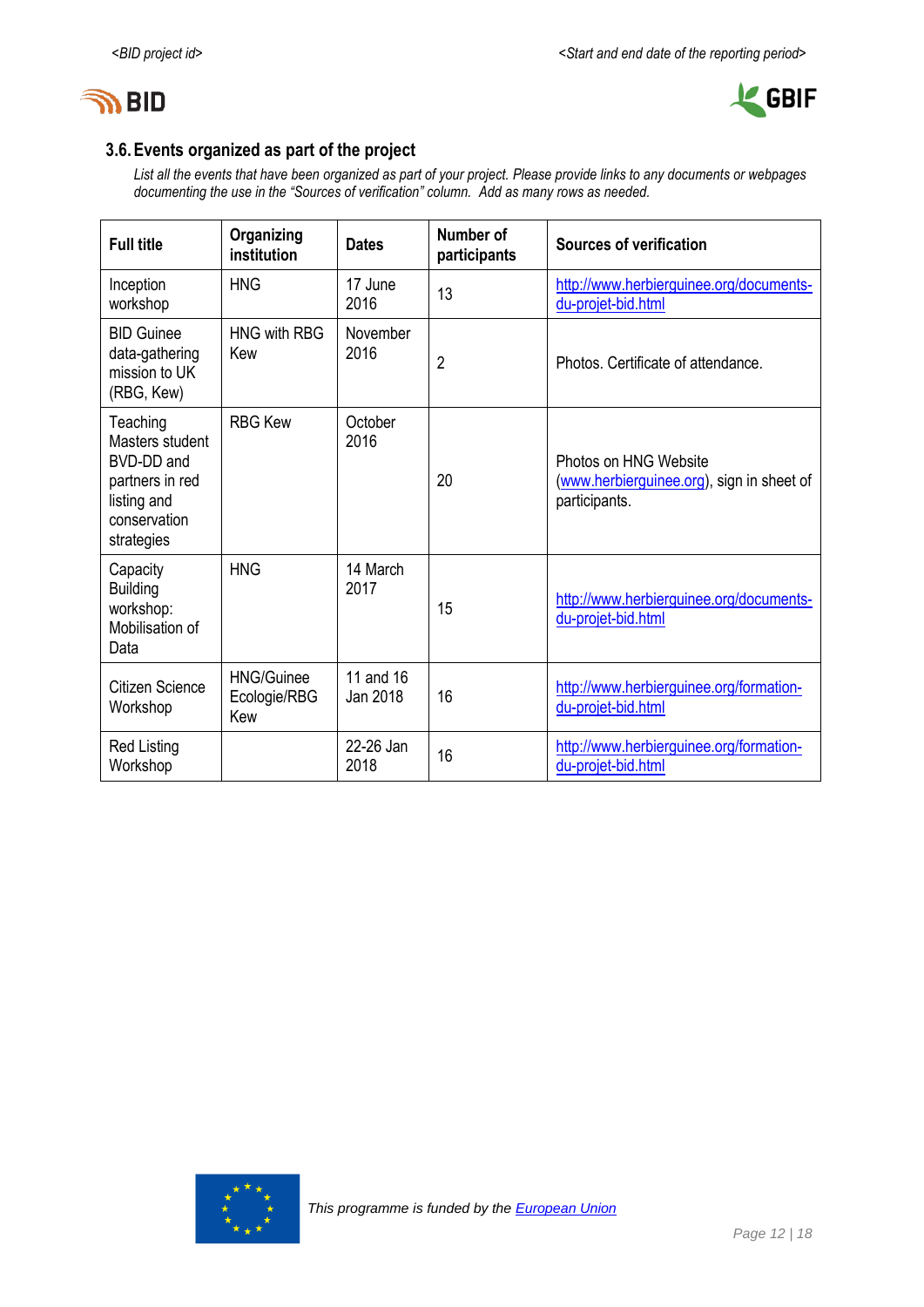# **IN BID**



# **4. Updated calendar for the BID project implementation and evaluation period**

*The calendar should be completed in the same way as in the Full Project Proposal, but should include any expected changes. Provide reasons for any expected changes in section 4.1 'Explanatory Notes'.*

<span id="page-12-0"></span>

| Implementation period (maximum 24 months, starting 1 June 2016 at the earliest) |                                                                                                     |                |                |                  |                  |                           |                |              |                           |    |              |  |         |  |  |                     |              |              |         |         |              |         |         |                                                                                                       |
|---------------------------------------------------------------------------------|-----------------------------------------------------------------------------------------------------|----------------|----------------|------------------|------------------|---------------------------|----------------|--------------|---------------------------|----|--------------|--|---------|--|--|---------------------|--------------|--------------|---------|---------|--------------|---------|---------|-------------------------------------------------------------------------------------------------------|
| Implementation period start date and end date<br>(dd/mm/yy)                     | 01/06/2016 - 31/03/2019<br>10   11   12   13   14   15   16   17   18   19   20   21   22   23   24 |                |                |                  |                  |                           |                |              |                           |    |              |  |         |  |  |                     |              |              |         |         |              |         |         |                                                                                                       |
| <b>Activity</b>                                                                 | $\mathbf{1}$                                                                                        | $\overline{2}$ | 3 <sup>5</sup> | $\overline{4}$   | $5\overline{)}$  | $6\overline{6}$           | $\overline{7}$ | 8            | 9                         |    |              |  |         |  |  |                     |              |              |         |         |              |         |         | <b>Notes</b>                                                                                          |
| BID Capacity Enhancement workshop 1                                             |                                                                                                     |                | X              | $\boldsymbol{X}$ |                  |                           |                |              |                           |    |              |  |         |  |  |                     |              |              |         |         |              |         |         |                                                                                                       |
| 6-month progress analysis                                                       |                                                                                                     |                |                |                  |                  | X                         |                |              |                           |    |              |  |         |  |  |                     |              |              |         |         |              |         |         |                                                                                                       |
| Mid-term evaluation & reporting                                                 |                                                                                                     |                |                |                  |                  |                           |                |              |                           |    | X            |  | $\sf X$ |  |  |                     |              |              |         |         |              |         |         |                                                                                                       |
| Planning workshop                                                               | $\mathsf{X}$                                                                                        | $\mathsf{X}$   |                |                  |                  |                           |                |              |                           |    |              |  |         |  |  |                     |              |              |         |         |              |         |         | Held in mth 1, reporting by mth 2                                                                     |
| Data use and sharing agreement established                                      | $\mathsf{X}$                                                                                        | $\mathsf{X}$   | $\mathsf{X}$   | $\mathsf{X}$     |                  |                           |                |              |                           |    |              |  |         |  |  |                     |              |              |         |         |              |         |         | Agreed at Planning Workshop, but<br>may be informed by BID workshop                                   |
| Red List steering group established                                             | X                                                                                                   | $\mathsf{X}$   | $\mathsf{X}$   |                  |                  |                           |                |              |                           |    |              |  |         |  |  |                     |              |              |         |         |              |         |         |                                                                                                       |
| Priority species checklist compilation                                          | X                                                                                                   | $\mathsf{X}$   | $\mathsf{X}$   | $\sf X$          | X                | $\boldsymbol{\mathsf{X}}$ |                |              |                           |    |              |  | Χ       |  |  |                     |              |              |         |         |              |         |         | Compiled by mth 6, published by mth<br>12                                                             |
| Database storage and protection                                                 |                                                                                                     | $\mathsf{X}$   | $\mathsf{X}$   | $\mathsf{X}$     | $\boldsymbol{X}$ | $\mathsf{X}$              | $\mathsf{X}$   | $\mathsf{X}$ | $\boldsymbol{\mathsf{X}}$ |    |              |  |         |  |  |                     |              |              |         |         |              |         |         |                                                                                                       |
| Botanical data capture                                                          |                                                                                                     |                |                |                  |                  |                           |                |              |                           | X. | $\mathsf{X}$ |  |         |  |  | $X$ $X$ $X$ $X$ $X$ | $\mathsf{X}$ | $\mathsf{X}$ | $\sf X$ |         |              |         |         | Poznan/London trip postponed until<br>Jan 18, more people hired to<br>undertake work to avoid delays. |
| MSc. student training                                                           |                                                                                                     |                |                |                  |                  |                           |                | X            | X                         |    |              |  |         |  |  |                     |              |              |         |         |              |         | $X$ $X$ | Delay on 2 <sup>nd</sup> part due to partner<br>availability                                          |
| Species red-listing workshop                                                    |                                                                                                     |                |                |                  |                  |                           |                |              |                           |    |              |  |         |  |  |                     | $\sf X$      | X            |         |         |              |         |         | Preparation for this workshop will run<br>alongside botanical data capture                            |
| Red List assessment documentation                                               |                                                                                                     |                |                |                  |                  |                           |                |              |                           |    |              |  |         |  |  |                     |              |              |         | $X$ $X$ | $\mathsf{X}$ | $\sf X$ | $X$ $X$ | Red List Assessments have been<br>submitted to IUCN and a Red Data                                    |

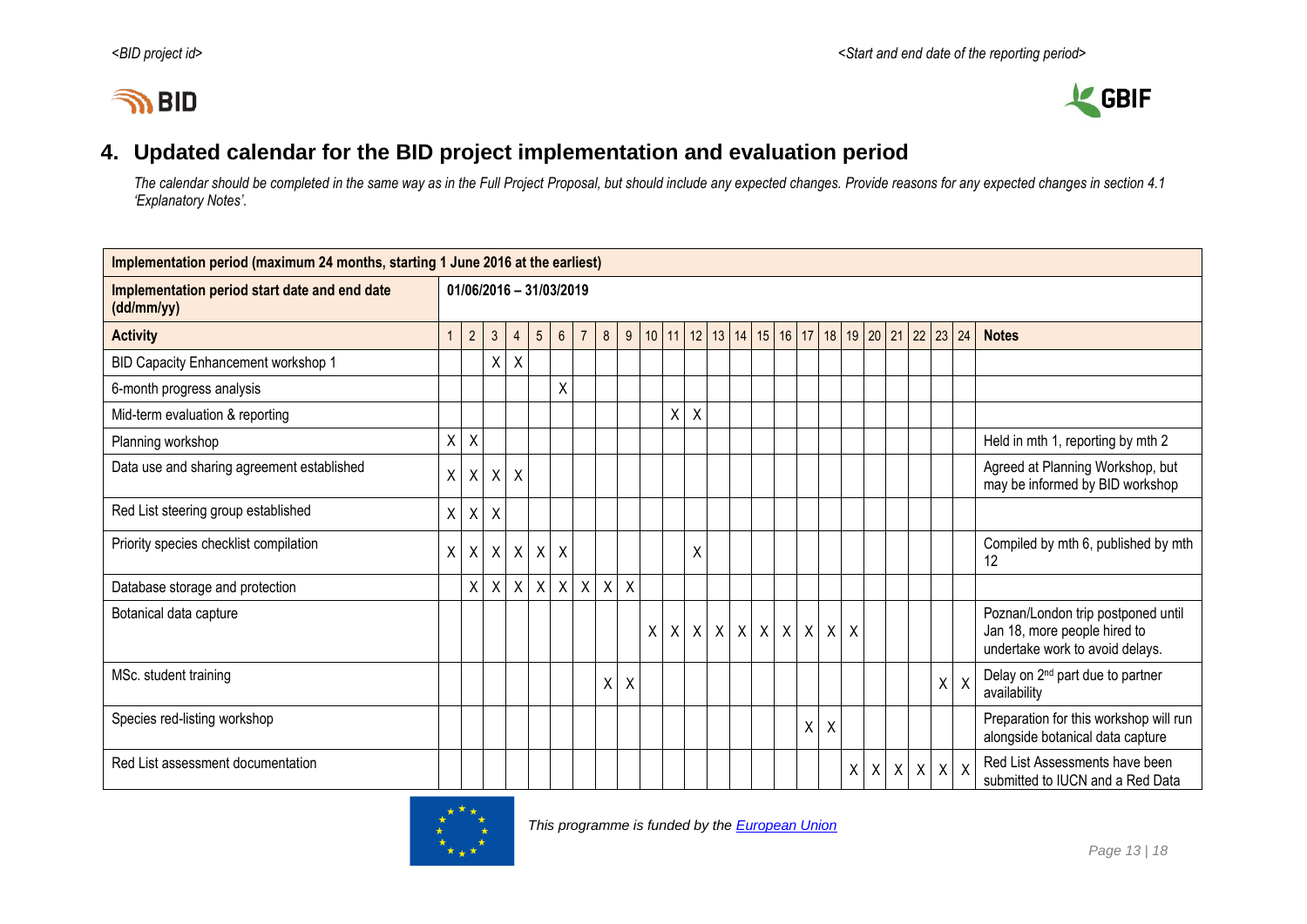| $\Lambda$ BID            |  |  |  |  |  |  |  |  |   |              |  |  |          |                       | <b>GBIF</b>                                                       |
|--------------------------|--|--|--|--|--|--|--|--|---|--------------|--|--|----------|-----------------------|-------------------------------------------------------------------|
|                          |  |  |  |  |  |  |  |  |   |              |  |  |          |                       | Book is being compiled.                                           |
| Species action plans     |  |  |  |  |  |  |  |  |   |              |  |  |          | x   x   x   x   x   x | 10 PACs validated and 10 others<br>written, but not yet validated |
| Citizen science workshop |  |  |  |  |  |  |  |  | X | $\mathsf{X}$ |  |  | $\times$ | $\mathsf{X}$          | Took place in Jan 2018 in Fouta<br>Diallon                        |
| Community engagement     |  |  |  |  |  |  |  |  |   |              |  |  |          | $X$ $X$               | Community engagement activities in<br>Guinee Forestière delayed.  |

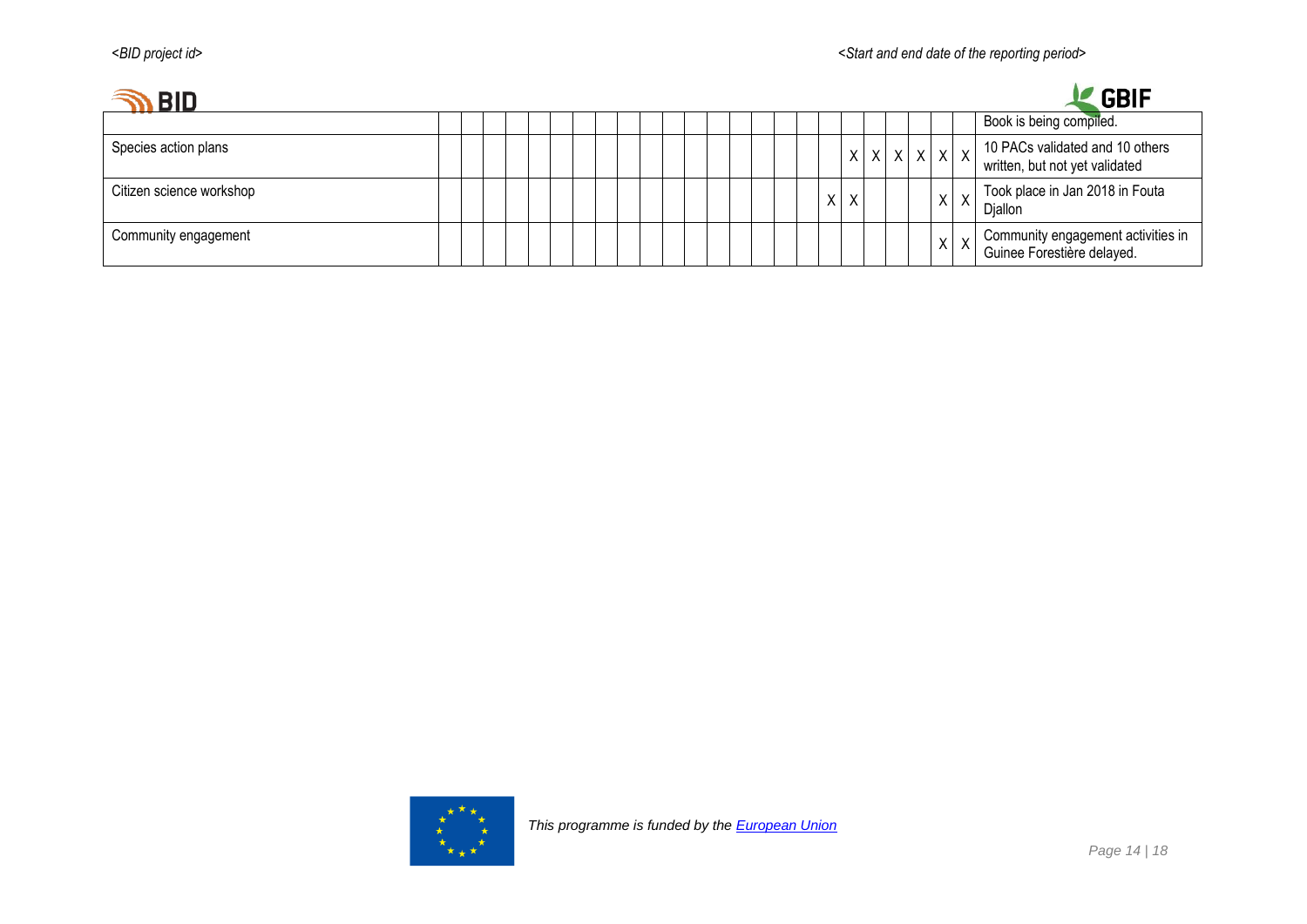



| Evaluation period (maximum 6 months, ending 31 December 2018 at the latest) |   |   |                |                |              |                                                                                                 |
|-----------------------------------------------------------------------------|---|---|----------------|----------------|--------------|-------------------------------------------------------------------------------------------------|
| Evaluation period start date and end date<br>(dd/mm/yy)                     |   |   |                |                |              |                                                                                                 |
| <b>Activity</b>                                                             | 2 | 3 | $\overline{4}$ | 5 <sup>1</sup> |              | 6 Notes                                                                                         |
| Final financial and narrative reporting                                     |   |   |                | X              | X            | Activities were postponed due to delayed payment of last funds; not received until 21 Dec 2018. |
| Final project report and evaluation against reporting<br>criteria           |   |   | X              | $\mathsf{X}$   | $\mathsf{x}$ | Activities were postponed due to delayed payment of last funds; not received until 21 Dec 2018. |
|                                                                             |   |   |                |                |              |                                                                                                 |
|                                                                             |   |   |                |                |              |                                                                                                 |
|                                                                             |   |   |                |                |              |                                                                                                 |

#### **4.1.Explanatory notes:**

The commencement of this part of the project was delayed due to some unfortunate political problems in the herbarium management team, which resulted in the previous director of the herbarium being replaced. Dr Magassouba has now been appointed as Director General of the National Herbarium and the project is back on track. As a result, 4 interns instead of the original 2 have been hired to complete the data capture work on time.

The trip for one person to georeferenced specimens from Poznan Herbarium has been modified to the partner organisation visiting the herbarium to take photos and returning to Kew due to politics on the part of Poznan. Poznan only agreed to release a small part of data. The Guinean georeferencer databased in London and also undertook some herbarium training at the same time. Unfortunately due to the availability of the partner organisation, this did not happen until February 2018 (see change in calendar).

Management of CFZ changed and Alkaly Bangoura moved posts. Communication with the new head of CFZ has been challenging. Activities in Guinee Forestière have been delayed as a result and the project will enlist the help of partners at the University of Nzérékoré to fulfil the target activities.

Publication of a list of threatened socioeconomic species has been delayed, a working checklist is available on the HNG website. Extra funding has been secured to take this forward and publication of this list is expected by March 2020.

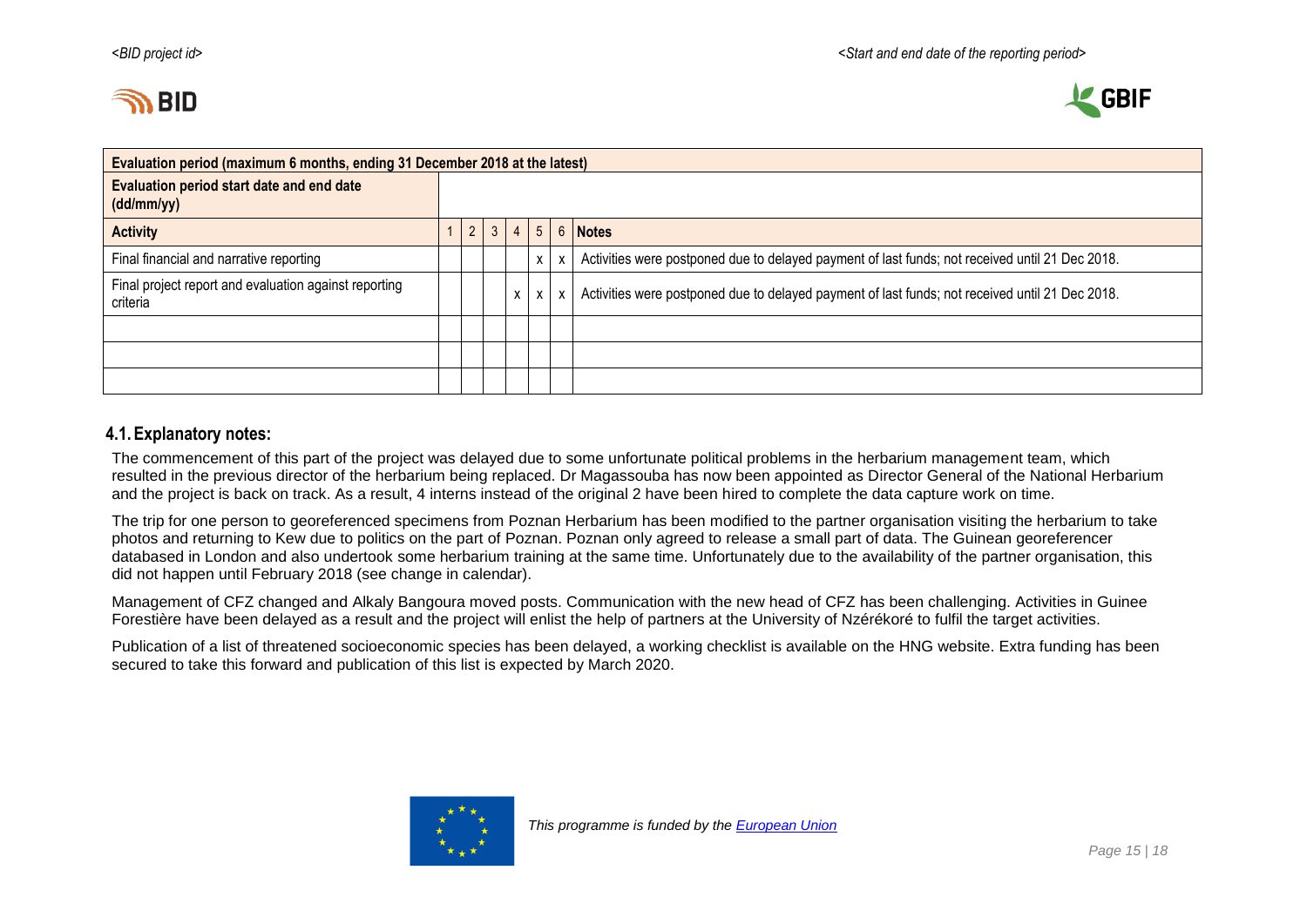



# <span id="page-15-0"></span>**5. Sustainability plans**

*Explain the approach that will be taken to ensure the sustainability of the project's results after the end of your project (500 words maximum)*

The national biodiversity data network established between the four project partners will continue to lead to more effective and scientifically rigorous long-term conservation planning in Guinea, since it directly links scientific expertise and data with conservation practitioners, policy makers and community-based initiatives. The scientific partners will continue to work closely with MEEF beyond the project to promote incorporation of species management recommendations into Guinea's longterm conservation strategies. Further, this project has built technical capacity in Guinea to apply biodiversity data to decision making in natural resource management as new challenges and opportunities arise in the future.

The National Plant Red-Listing Steering Group together with the joint working group on Tropical Important Plant Areas (TIPAs) and Conservation Action Plans (CAPs), established during this project, are well placed to complete a Red List of Guinea's globally threatened plants beyond the timeframe of the project, since necessary training and datasets are now in-place. The scientific capacity built within this project will be maintained through training of future conservation leaders via the UGAN Master in Biodiversity & Sustainable Development

[\(http://www.herbierguinee.org/masters.html\)](http://www.herbierguinee.org/masters.html), through formal teaching, and potentially through research projects linked to red listing and species monitoring. The citizen science networks engaged during this project will continue to generate observational data on priority plant species which can augment that delivered by professional scientists in Guinea and international collaborators.

To ensure quality long-term curation of the national plant database, a database officer has been assigned at HNG and tasked with updating the database for all new records and nomenclatural changes relating to the priority plant species. A regular uploading schedule to GBIF, via the GBIF Guinea node, will be continued to ensure public access to the data and to ensure the long-term security of the data. RBG Kew have also agreed to hold a backup of the data on their Microsoft Access database using their cloud-based storage system.

# <span id="page-15-1"></span>**6. Beneficiaries/affiliated entities and other cooperation**

#### **6.1.Relationship with project partners**

*Please describe the relationship between your project coordinating team/institution and your project partners, and with any other organisations involved in implementing your BID project.*

There is a good working relationship between all partners of the project. RBG Kew and HNG continue to have a strong collaboration and have been helpful in providing assistance with training and reporting. There was an incident at the end of 2016 with the management team of HNG which resulted in Kew making an intervention with the Minister of Higher Education and Scientific Research in order to continue the relationship. This has since been regulated by a change in management. This resulted in the project being completed successfully. Most in-country partners remain enthusiastic about the project and we will continue to develop these partnerships with training over the coming months. The relationship between Guinee Ecologie and HNG has grown over the life of the project.

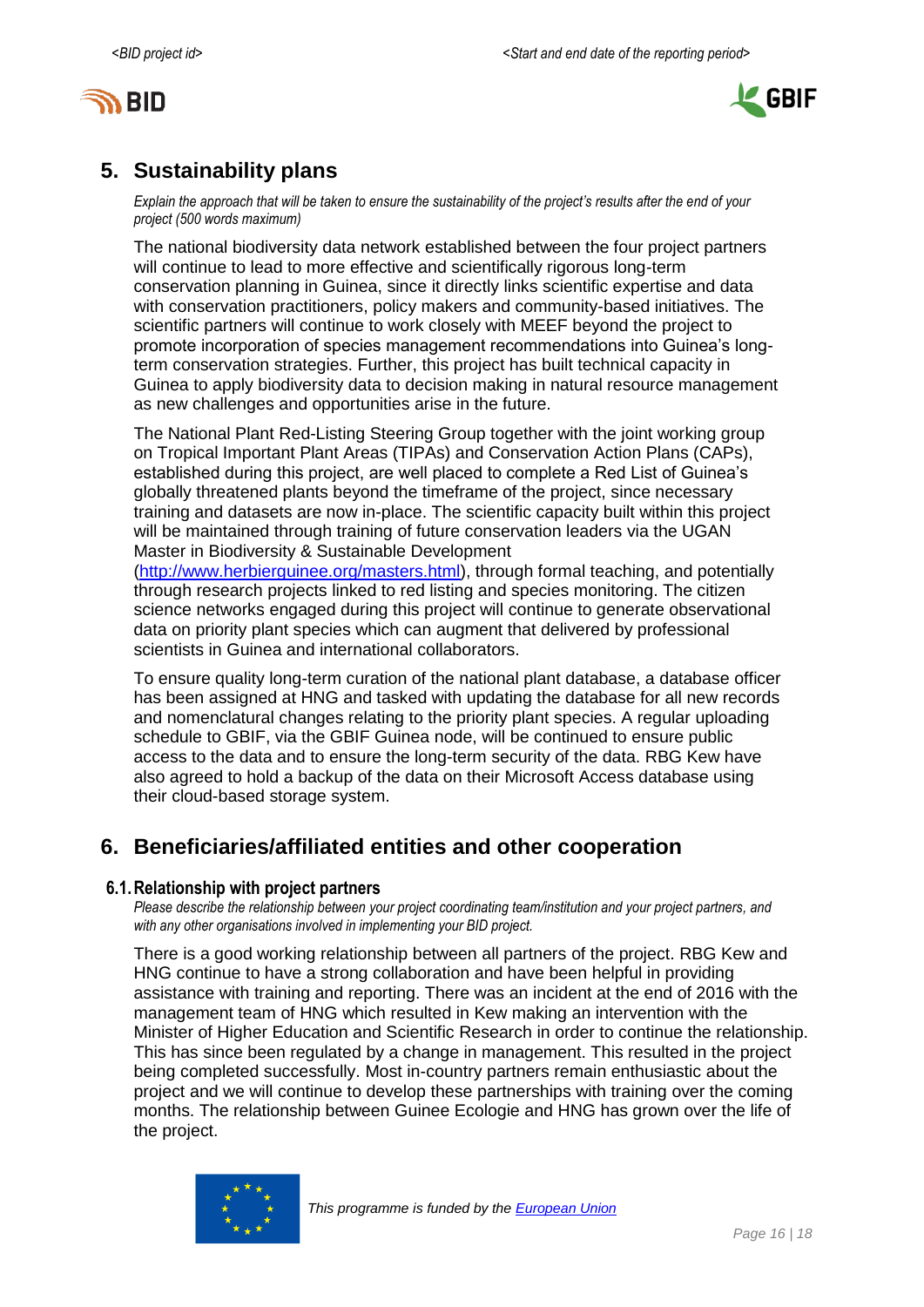



There has been a change of management at CFZ and they are not as engaged as the previous director.

#### **6.2.Links to other projects and actions**

*Where applicable, outline any links and synergies you have developed with other actions, e.g. GBIF nodes, other BID funded projects, etc. If your organization has received previous grants in view of strengthening the same target group, to what extent has your BID project been able to build upon/complement the previous project(s) ?*

This project is linked to a Darwin Initiative funded project on Important Plant Areas in Guinea with RBG Kew. Data gathered in the BID project will directly feed into the Darwin Initiative project to inform the selection process [\(http://www.herbierguinee.org/ztips-darwin.html\)](http://www.herbierguinee.org/ztips-darwin.html), [https://www.kew.org/science/projects/tipas-guinea-conakry-2016-2019\)](https://www.kew.org/science/projects/tipas-guinea-conakry-2016-2019).

# <span id="page-16-0"></span>**7. Visibility**

*Please refer to th[e BID guidelines.](http://bid.gbif.org/en/community/communication-guidelines/)*

#### **7.1.Visibility of the BID project**

*How is the visibility of your BID project being ensured?*

#### **Short summary**

We have a dedicated web page to this project with the partners logos which link (where possible) to their websites. At the opening workshop, banners were displayed and filmed on national television showing that this is a GBIF-BID project. All workshop banners, presentations and publications have the logos of funders and partners.

#### **Sources of verification**

[www.herbierguinee.org](http://www.herbierguinee.org/)

#### **7.2.Visibility of the EU contribution**

*How is the visibility of the EU contribution being ensured within your project implementation?*

#### **Short summary**

The logos are on our webpage under the project page and both the flag and wording are linked to the EU webpage as per the guidelines. It is also present on publications and presentations given as part of the project.

#### **Sources of verification**

<http://www.herbierguinee.org/gbif-bid.html>